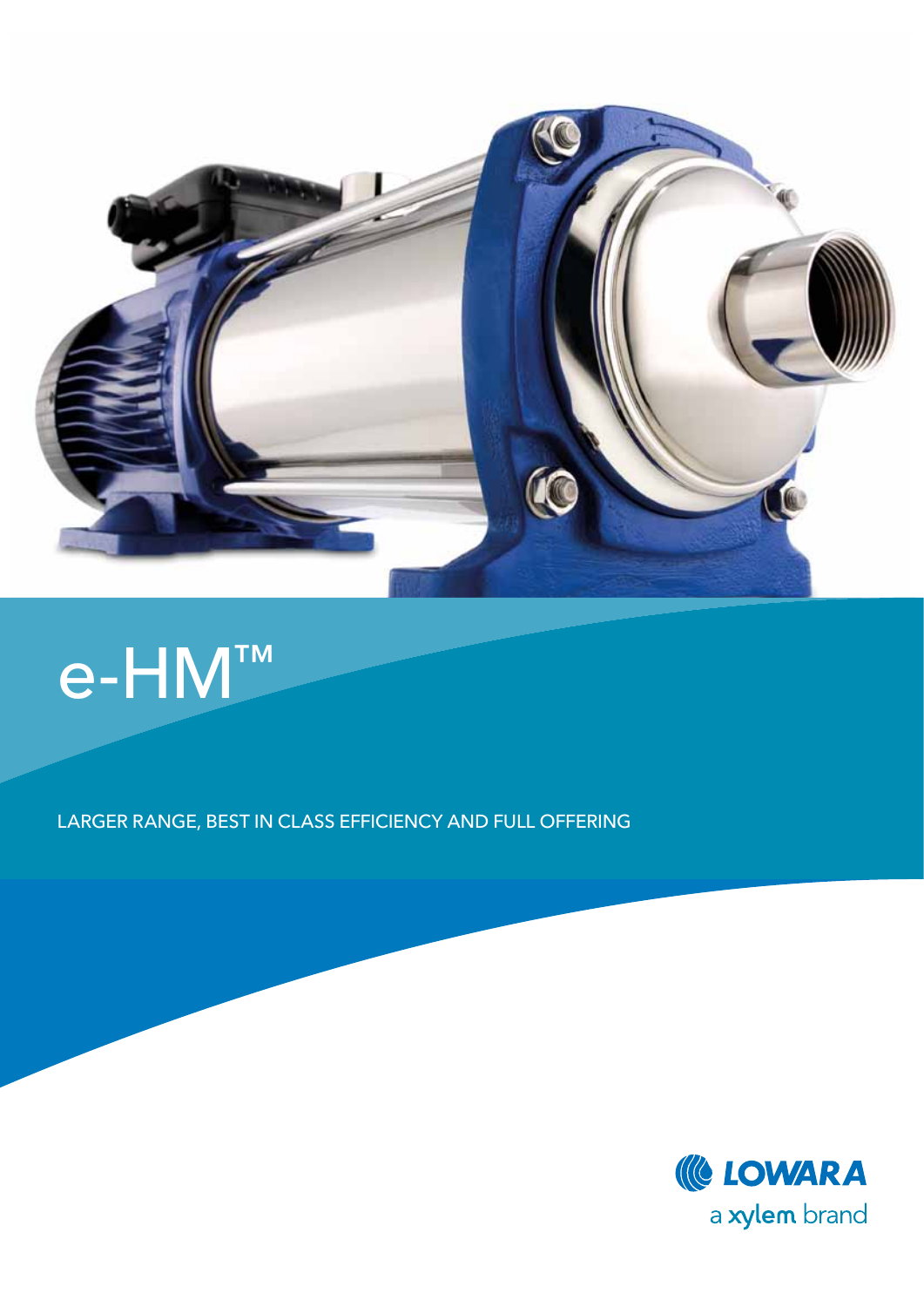

# At home, everyone wants water... Where's the water?

**Watering** tomato plants

### And the water?

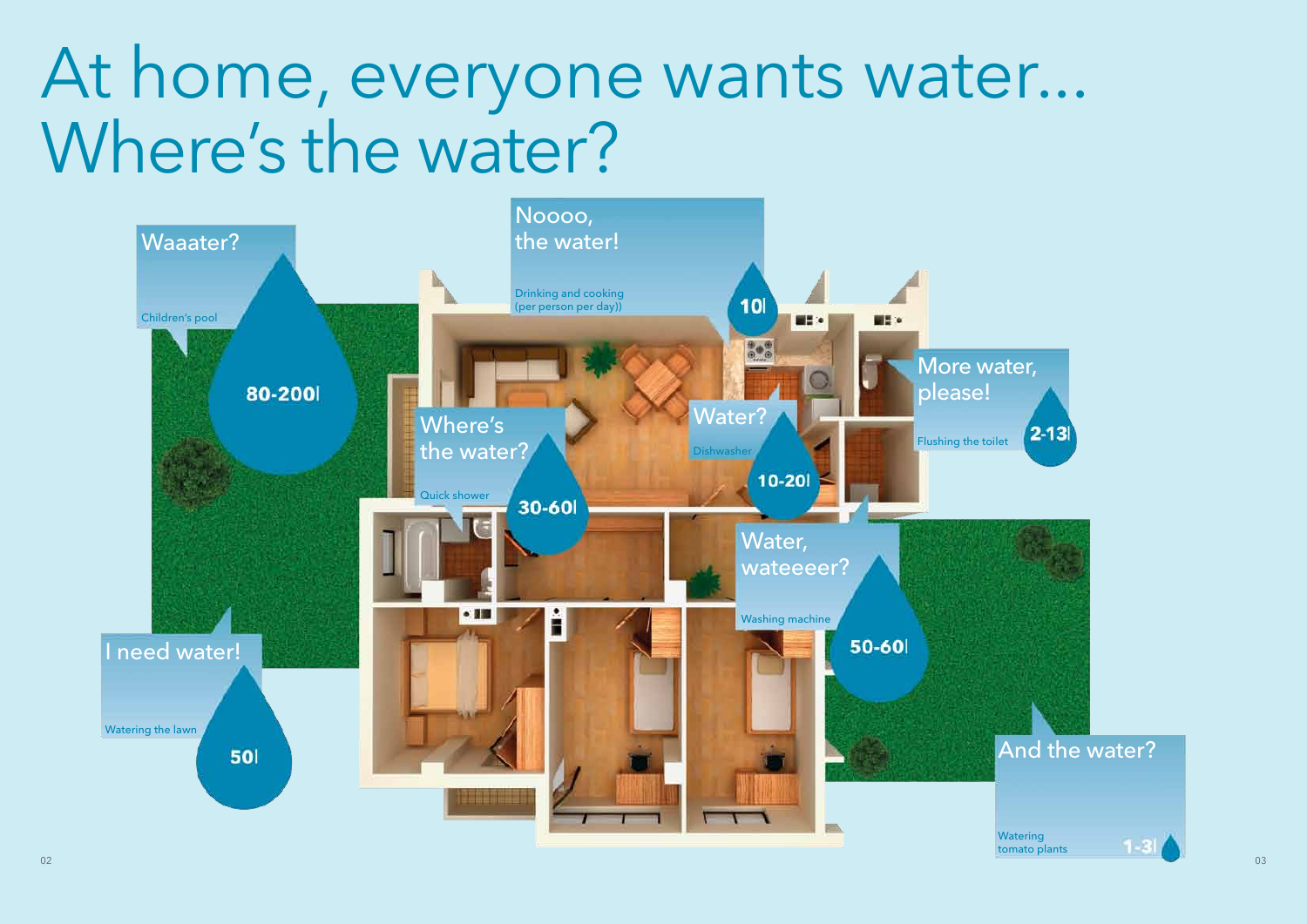# Here comes all the water you needs.<br>
We need to your water needs.<br>
e-HM bare pump<br>
e-HM pump with pressure switch and<br>
pressure tank



 $\alpha$ 

∩

water needs. e-HM bare pump

e-HM pump with pressure switch and pressure tank

e-HM pump with Genyo

e-HM pump with Teknospeed

e-HM residential boosters ( 2 pumps)



Reduce your energy bills. State-of-the-art hydraulics with best-inclass efficiency combined with IE3 motors mean the lowest possible operating costs.



Built to last. Thick sheet metal casing, high-quality bearings and stainless steel guarantees a long service life.



#### Huge range.

The best solution for most buildings; from family houses up to 10 floor apartment buildings.



Almost silent, even when it's working at its peak. High-efficiency hydraulics, motor and thick sheet metal pump body keep the noise level to a minimum.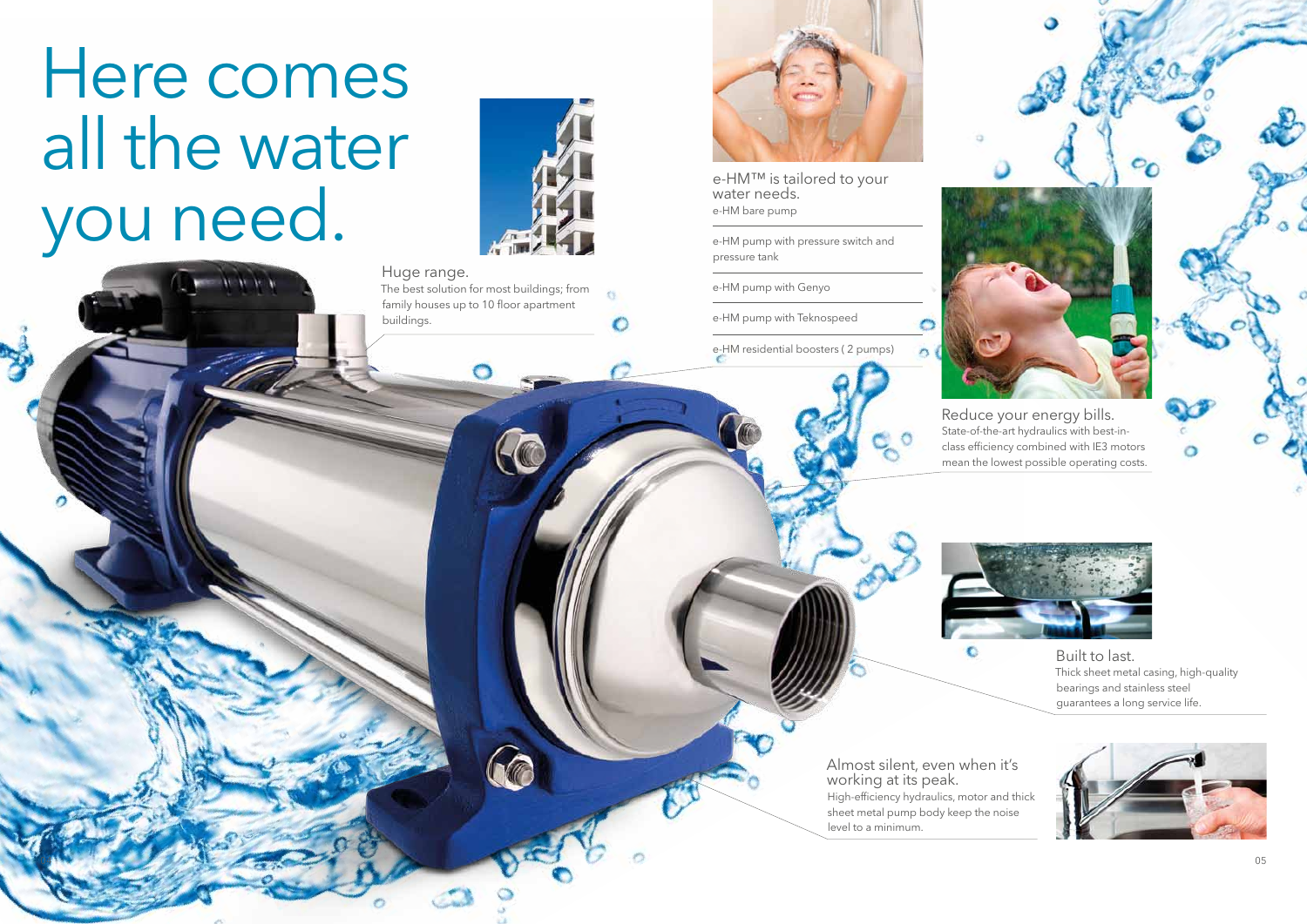**Energy saving**

**Y SAVING** 

**Energy saving**

ERGY SAVING

**Longer lifetime**

**ONGER LIFETIME** 

**Longer lifetime**

**ONGER LIFETIME** 



| <b>SILENT OPERATION</b> | NO WATER HAMMER | <b>STABLE TEMPERATURE</b> | ENERGY SAVING | <b>COMPACT SOLUTION</b> | <b>LONGER LIFETIME</b> |
|-------------------------|-----------------|---------------------------|---------------|-------------------------|------------------------|

**Silent operation**

ENT OPERATION

**MPACT SOLUTION ct solution**

**Silent operation**

ENT OPERATIO



**APACT SOLUTION ct solution**

**Stable temperature**

**BLE TEMPERATU** 

**Stable temperature**

**ABLE TEMPERATUR** 

No water hammer. Water hammer is the 'bang' sound in the pipes when a pump stops suddenly. A speed-controlled pump stops slowly eliminating 'water hammer' noise while preserving the system. ENERGY SAVING. A pump uses most energy when it's at full speed. Less speed means less energy. The relationship between changes in speed and

#### Stable temperature. In an on/off system the cold water is stored in a tank and is slowly heated to the room temperature. In constant pressure systems, fresh cold water is pumped into the system as soon as you open a tap, keeping the water at your desired temperature at all times.

changes in head, flow and power consumption comes under the affinity law. If you reduce the speed by 50%, power

A low initial investment, but bulky solution. The same state of the speed pump with electronic controls. A compact and convenient solution at the right price.

### On - Off System Semi-constant pressure system

consumption is reduced by a massive 82.5%! Our pumps only run at full speed when absolutely necessary, so saving huge amounts of energy compared to a fixed speed pump running in on/off mode.

**AND** pressure tank Compact solution. On/off systems rely on bulky pressure tanks to keep the pump from starting and stopping all the time. In constant pressure systems, the speed controlled pump constantly adapts to demand and bulky pressure tanks are eliminated.

Longer lifetime. The e-HM is robustly constructed with balanced impellers that help reducing the axial thrust on the motor bearing. Our variable speed pumps have even longer lifetimes because they seldom need to run at

full speed thus reducing the mechanical stress on their components.

# Here comes your e- HM™ solution.

#### Silent operation. High efficiency and thick sheet metal pump body reduces the noise of water circulating inside the pump. Lower speeds on a speed - controlled pump also mean near silent running without compromising on demand or performance.

The new e-HM makes your self-build system energy efficient and state of the art.

Maximum comfort combined with minimum energy consumption.

#### bare pump

### Constant pressure system with variable speed pump





**no water hammer**

**WATER HAMMI** 

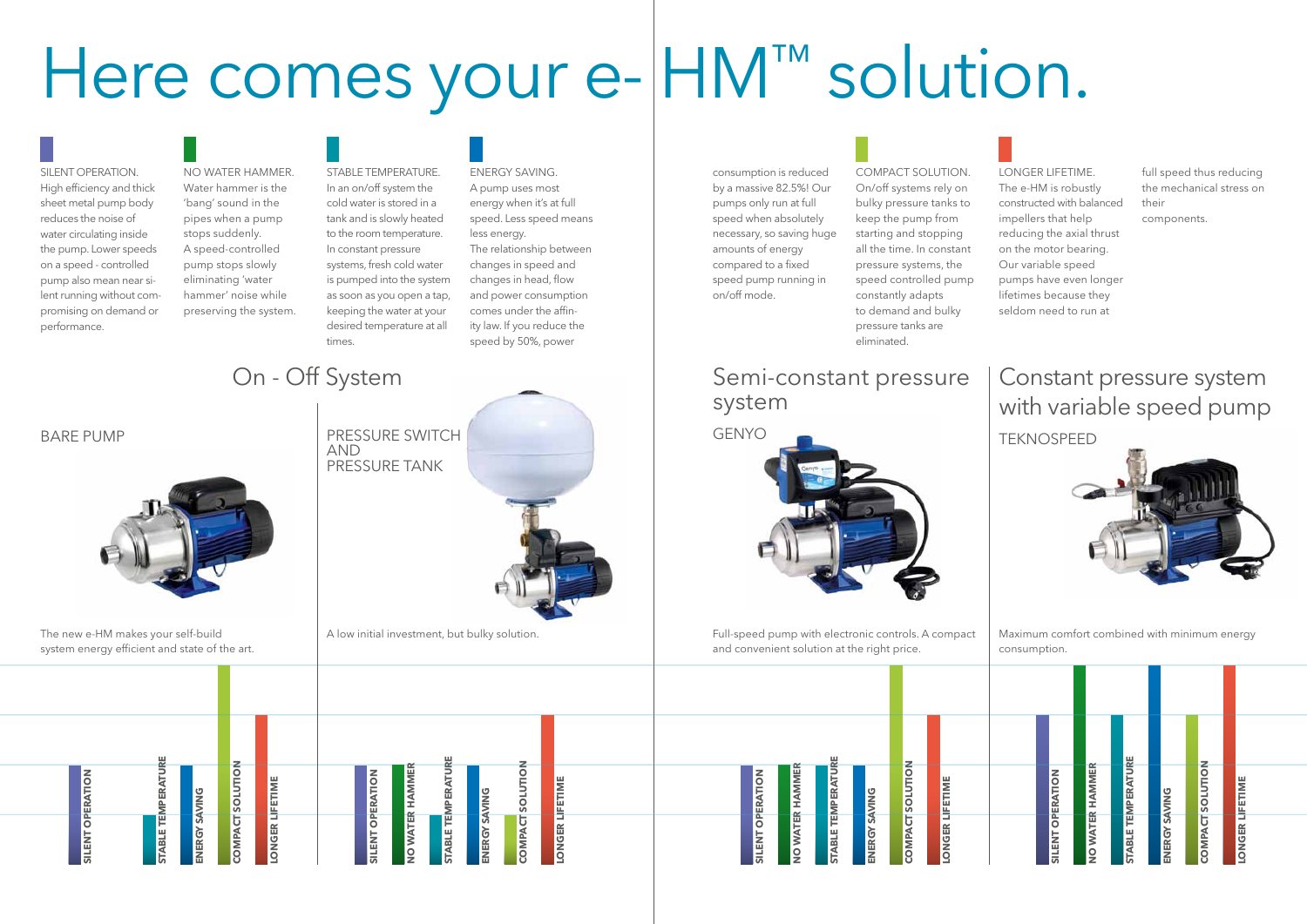#### e-HM...P ACCESSORIES Hydraulic performance table at 50 Hz, single-phase and complete solution offering.

For more information on the complete range consult our technical catalogue and/or website www.lowara.com



| WITH DRAIN, CHROME PLATED B     |  |
|---------------------------------|--|
| , CHROME PLATED BRASS           |  |
| <b>V30, CHROME PLATED BRASS</b> |  |
|                                 |  |

| <b>PUMP</b><br><b>TYPE</b><br>HMP | P.,<br>kW | $*$ $\mathsf{p}$<br>kW | <b>ELECTRIC PUMP</b><br>$*1$<br>220-240 V<br>A | $l/min$ 0<br>$m^3/h$ 0 | 11.7<br>0.7 | 16,0<br>1,0 | $Q = DELIVERY$<br>21,0<br>1.3<br>$H = TOTAL$ HEAD IN METRES OF COLUMN OF WATER | 26,0<br>1.6 | 31.0<br>1,9 | 36,0<br>2.2 | 40,0<br>2,4 | <b>BARE PUMP</b> | <b>PRESSURE</b><br><b>SWITCH AND</b><br><b>PRESSURE</b><br><b>TANK</b> | <b>GENYO</b> | <b>TEKNOSPEED</b> |
|-----------------------------------|-----------|------------------------|------------------------------------------------|------------------------|-------------|-------------|--------------------------------------------------------------------------------|-------------|-------------|-------------|-------------|------------------|------------------------------------------------------------------------|--------------|-------------------|
| 1HM03                             | 0.50      | 0.56                   | 2.62                                           | 33.6                   | 30.3        | 28.8        | 26.7                                                                           | 24.3        | 21.5        | 18.5        | 15.9        |                  |                                                                        |              |                   |
| 1HM04                             | 0.50      | 0.65                   | 2.90                                           | 44,0                   | 39.3        | 37.2        | 34.4                                                                           | 31.7        | 27.4        | 23,3        | 19.9        |                  |                                                                        |              |                   |
| 1HM05                             | 0.50      | 0.74                   | 3.22                                           | 54.0                   | 47.8        | 45.         | 41.4                                                                           | 37.2        | 32.4        | 27.3        | 23.7        |                  |                                                                        |              |                   |
| 1HM06                             | 0,75      | 0.94                   | 4.33                                           | 67.7                   | 60.1        | 57.0        | 52.8                                                                           | 48.0        | 42.4        | 36,3        | 31.         |                  |                                                                        |              |                   |

- $\bullet$  available
- O on request
- *—* not available

| <b>PUMP</b>        |         |       | <b>ELECTRIC PUMP</b> |                                   | $Q = DELIVERY$ |      |                                                    |      |      |      |      | <b>BARE PUMP</b> | <b>PRESSURE</b>                      | <b>GENYO</b> | <b>TEKNOSPEED</b> |  |
|--------------------|---------|-------|----------------------|-----------------------------------|----------------|------|----------------------------------------------------|------|------|------|------|------------------|--------------------------------------|--------------|-------------------|--|
| <b>TYPE</b>        |         |       | $*1$                 | $l/min$ <sup><math>0</math></sup> | 20,0           | 28,0 | 36,0                                               | 44,0 | 52,0 | 60,0 | 70,0 |                  | <b>SWITCH AND</b><br><b>PRESSURE</b> |              |                   |  |
| HM <sub>II</sub> P | $P_{N}$ | $*$ P | 220-240 V            | $m^3/h$ 0                         | 1,2            | 1.7  | 2.2                                                | 2,6  | 3,1  | 3,6  | 4,2  |                  | <b>TANK</b>                          |              |                   |  |
|                    | kW      | kW    | A                    |                                   |                |      | <b>H = TOTAL HEAD IN METRES OF COLUMN OF WATER</b> |      |      |      |      |                  |                                      |              |                   |  |
| 3HM02              | 0.50    | 0.53  | 2.55                 | 23.6                              | 21.5           | 20.4 | 18.9                                               | 17.1 | 15.  | 12.9 | 9.9  |                  |                                      |              |                   |  |
| 3HM03              | 0.50    | 0.65  | 2.90                 | 34.8                              | 31.2           | 29.3 | 27.0                                               | 24.3 | 21.2 | 17.9 | 13.4 |                  |                                      |              |                   |  |
| 3HM04              | 0.50    | 0.77  | 3.34                 | 45,5                              | 40.3           | 37.5 | 34.2                                               | 30.3 | 26.2 | 21.8 | 15.9 |                  |                                      |              |                   |  |
| 3HM05              | 0.75    | .01   | 4.56                 | 58.4                              | 52.5           | 49.4 | 45.5                                               | 40.9 | 35.8 | 30,3 | 22.8 |                  |                                      |              |                   |  |
| 3HM06              | 0.95    | .20   | 5.29                 | 70,2                              | 63.0           | 59.2 | 54.4                                               | 48.9 | 42.8 | 36.2 | 27.2 |                  |                                      |              |                   |  |

| <b>PUMP</b> |         |      | <b>ELECTRIC PUMP</b> |                                   |      |      | $Q = DELIVERY$                                |      |      |      |      | <b>BARE PUMP</b> | <b>PRESSURE</b>                      | <b>GENYO</b> | <b>TEKNOSPEED</b> |  |
|-------------|---------|------|----------------------|-----------------------------------|------|------|-----------------------------------------------|------|------|------|------|------------------|--------------------------------------|--------------|-------------------|--|
| <b>TYPE</b> |         |      | $*1$                 | $l/min$ <sup><math>0</math></sup> | 40,0 | 53,0 | 66,0                                          | 79,0 | 92,0 | 105  | 120  |                  | <b>SWITCH AND</b><br><b>PRESSURE</b> |              |                   |  |
| HMP         | $P_{N}$ | * P  | 220-240 V            | $m^3/h$ 0                         | 2.4  | 3,2  | 4,0                                           | 4,7  | 5,5  | 6,3  | 7,2  |                  | <b>TANK</b>                          |              |                   |  |
|             | kW      | kW   | A                    |                                   |      |      | $H = TOTAL$ HEAD IN METRES OF COLUMN OF WATER |      |      |      |      |                  |                                      |              |                   |  |
| 5HM02       | 0.50    | 0.62 | 2.79                 | 23.8                              | 20.1 | 8.7  | 17.2                                          | 15.5 | 13.4 | 10.7 | 7.0  |                  |                                      |              |                   |  |
| 5HM03       | 0.50    | 0.78 | 3.38                 | 35,0                              | 28.6 | 26.3 | 23.8                                          | 21.1 | 17.8 | 13.8 | 8,3  |                  |                                      |              |                   |  |
| 5HM04       | 0.75    | .07  | 4.79                 | 47.6                              | 39.7 | 36.8 | 33.7                                          | 30.2 | 25.9 | 20.6 | 13,2 |                  |                                      |              |                   |  |
| 5HM05       | 0.95    | .31  | 5.69                 | 59.4                              | 49.3 | 45.6 | 41.7                                          | 37.3 | 31.9 | 25,2 | 16.0 |                  |                                      |              |                   |  |
| 5HM06       | l . 1   | .53  | 6.84                 | 72.0                              | 60.4 | 56.1 | 51.5                                          | 46.2 | 39.8 | 31.9 | 20.8 |                  |                                      |              |                   |  |

| <b>PUMP</b> |               |       | <b>ELECTRIC PUMP</b> |           |                                               |      | $Q = DELIVERY$ |          |      |      |      | <b>BARE PUMP</b> | <b>PRESSURE</b>                      | <b>GENYO</b> | <b>TEKNOSPEED</b> |
|-------------|---------------|-------|----------------------|-----------|-----------------------------------------------|------|----------------|----------|------|------|------|------------------|--------------------------------------|--------------|-------------------|
| <b>TYPE</b> |               |       | $*1$                 | l/min 0   | 83,3                                          | 108  | 133            | 158      | 183  | 208  | 233  |                  | <b>SWITCH AND</b><br><b>PRESSURE</b> |              |                   |
| HMP         | $P_{N}$       | $*$ P | 220-240 V            | $m^3/h$ 0 | 5,0                                           | 6,5  | 8,0            | 9,5      | 11,0 | 12.5 | 14,0 |                  | <b>TANK</b>                          |              |                   |
|             | kW            | kW    | А                    |           | $H = TOTAL$ HEAD IN METRES OF COLUMN OF WATER |      |                |          |      |      |      |                  |                                      |              |                   |
| 10HM02      | $\mathsf{L}1$ | .33   | 6.06                 | 30,6      | 26.9                                          | 25.2 | 23.4           | 21<br>.4 | 19.1 | 16.2 | 12.6 |                  |                                      |              |                   |
| 10HM03      | .5            | .88   | 8.29                 | 45,6      | 39,7                                          | 37.2 | 34.7           | 31.9     | 28.4 | 24.0 | 18.8 |                  |                                      |              |                   |
| 10HM04      | 2,2           | 2.40  | 10.83                | 60,6      | 54.4                                          | 51.3 | 48.1           | 44.5     | 40.2 | 34.9 | 28.5 |                  |                                      |              | _                 |
| 10HM05      | 2,2           | 2,87  | 12.84                | 75,3      | 66,7                                          | 62,7 | 58,5           | 53.8     | 48,3 | 41,5 | 33.5 |                  |                                      |              |                   |

Hydraulic performances in compliance with ISO 9906:2012 - Grade 3B<br>(ex ISO 9906:1999 - Annex A)<br>\* Maximum value in specified range: P1 = input power; I = input current.

| <b>MODEL</b>      | REF.           | <b>CODE</b> | <b>DESCRIPTION</b>                                   |
|-------------------|----------------|-------------|------------------------------------------------------|
| <b>Ball</b> valve |                |             |                                                      |
|                   |                |             |                                                      |
|                   |                |             |                                                      |
|                   | 1"             | 002676438   | 1" FF PN38 WITH DRAIN, CHROME PLATED BRASS           |
|                   | 1"             | 002679402   | 1" FF PN30, CHROME PLATED BRASS                      |
|                   | 1" 1/4         | R02661422   | 1"1/4 FF PN30, CHROME PLATED BRASS                   |
|                   | 1" 1/2         | R02661427   | 1"1/2 FF PN30, CHROME PLATED BRASS                   |
|                   | 2 <sup>n</sup> | 002675190   | 2" FF PN25, CHROME PLATED BRASS                      |
|                   | 1"             | 002675155   | 1" MF PN40, CHROME PLATED BRASS                      |
|                   | 1" 1/4         | R02661318   | 1"1/4 MF PN30, CHROME PLATED BRASS                   |
|                   | 1" 1/2         | 002675369   | 1"1/2 MF PN25. CHROME PLATED BRASS                   |
|                   | 2"             | 002679408   | 2" MF PN25, CHROME PLATED BRASS                      |
|                   | 1"             | 002679403   | 1" MF WITH UNION JOINT, CHROME PLATED BRASS          |
|                   | 1" 1/4         | 002679404   | 1"1/4 MF WITH UNION JOINT, CHROME PLATED BRASS       |
|                   | 1" 1/2         | 002676452   | 1"1/2 MF WITH UNION JOINT, CHROME PLATED BRASS       |
|                   | 2"             | NO CODE     | 2" MF WITH UNION JOINT, CHROME PLATED BRASS          |
| Non-return valve  |                |             |                                                      |
|                   |                |             |                                                      |
|                   |                |             |                                                      |
|                   |                |             |                                                      |
|                   | 1"             | 002675029   | 1" MF SUCTION MALE, PN 25, BRASS                     |
|                   | 1" 1/4         | 002675036   | 1"1/4 MF SUCTION MALE, PN 25, BRASS                  |
|                   | 1" 1/2         | 002675043   | 1"1/2 MF SUCTION MALE, PN 25, BRASS                  |
|                   | 2"             | 002675032   | 2" MF SUCTION MALE, PN 40, BRASS                     |
|                   | 1"             | 002675300   | 1" MF SUCTION MALE, PN16, STAINLESS STEEL AISI304    |
|                   | 1" 1/4         | 002675301   | 1"1/4 MF SUCTION MALE, PN16, STAINLESS STEEL AISI304 |
|                   | 1" 1/2         | 002675302   | 1"1/2 MF SUCTION MALE, PN16, STAINLESS STEEL AISI304 |
|                   | 2 <sup>n</sup> | 002675303   | 2" MF SUCTION MALE, PN16, STAINLESS STEEL AISI304    |
|                   | 1"             | 002675295   | 1" FF PN32, STAINLESS STEEL AISI316                  |
|                   | 1" 1/4         | 002675296   | 1"1/4 FF PN28, STAINLESS STEEL AISI316               |
|                   | 1" 1/2         | 002675297   | 1"1/2 FF PN28, STAINLESS STEEL AISI316               |
|                   | 2"             | 002675298   | 2" FF PN23, STAINLESS STEEL AISI316                  |
| Union 3 Pieces MF |                |             |                                                      |
|                   | 1"             | R02671048   | 1" MF, GALVANISED STEEL                              |
|                   | 1" 1/4         | R02671050   | 1"1/4 MF, GALVANISED STEEL                           |
|                   | 1" 1/2         | R02671052   | 1"1/2 MF, GALVANISED STEEL                           |
|                   | 2"             | R02671054   | 2" MF, GALVANISED STEEL                              |
|                   | 1"             | 002672655   | 1" MF, STAINLESS STEEL AISI 316                      |
|                   | 1" 1/4         | 002672656   | 1"1/4 MF, STAINLESS STEEL AISI 316                   |
|                   | 1" 1/2         | 002672657   | 1"1/2 MF, STAINLESS STEEL AISI 316                   |
|                   | 2"             | 002672658   | 2" MF, STAINLESS STEEL AISI 316                      |
| 5 Ways Fitting    |                |             |                                                      |
|                   |                |             |                                                      |
|                   |                |             |                                                      |
|                   |                |             |                                                      |
|                   | 1"             | 167320240   | R1", BRASS                                           |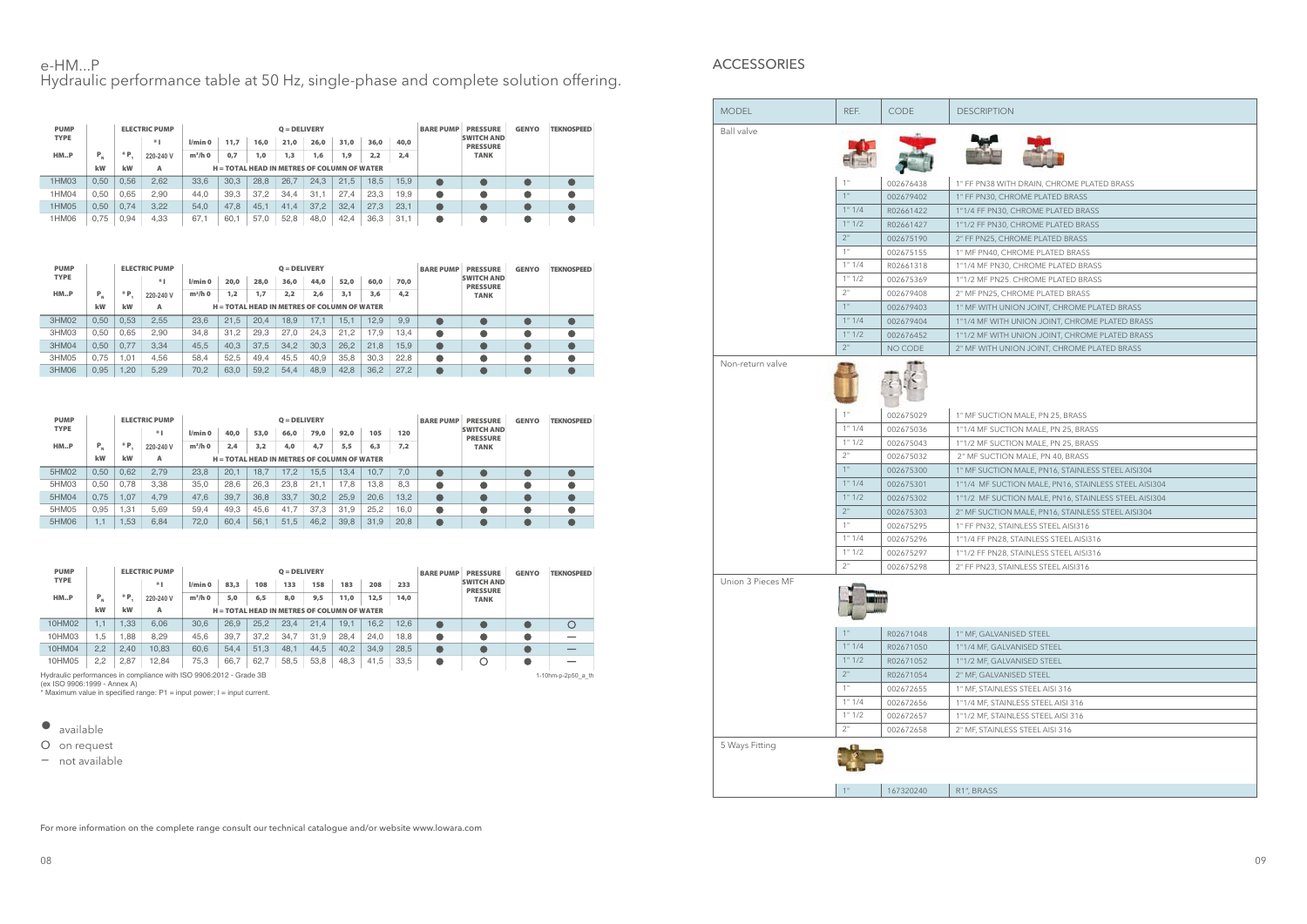|                            | REF.          | CODE                   | <b>DESCRIPTION</b>                                                 |
|----------------------------|---------------|------------------------|--------------------------------------------------------------------|
| <b>GENYO</b>               |               |                        |                                                                    |
|                            |               |                        |                                                                    |
|                            |               |                        |                                                                    |
|                            |               |                        |                                                                    |
|                            |               | 109120160              | GENYO 8A/F12                                                       |
|                            |               | 109120161              | GENYO 8A/F12, WITH ELECTRICAL CABLE                                |
|                            |               | 109120170              | GENYO 8A/F15                                                       |
|                            |               | 109120171              | GENYO 8A/F15 WITH ELECTRICAL CABLE                                 |
|                            |               | 109120180              | GENYO 8A/F22                                                       |
|                            |               | 109120181              | GENYO 8A/F22 WITH ELECTRICAL CABLE                                 |
|                            |               | 109120210              | GENYO 16A/R15-30                                                   |
|                            |               | 109120211              | GENYO 16A/R15-30 WITH ELECTRICAL CABLE                             |
| Diaphragm tank             |               |                        |                                                                    |
|                            |               |                        |                                                                    |
|                            |               |                        |                                                                    |
|                            |               |                        |                                                                    |
|                            | 8 It          |                        |                                                                    |
|                            |               | 106110550              | 8 LITRES-8 BAR, 1" CONNECTION, FLANGE IN GALVANISED STEEL          |
|                            | 24 It         | 106110560              | 24 LITRES-8 BAR, 1" CONNECTION, FLANGE IN GALVANISED STEEL         |
|                            | 24 It         | 106111180              | 24 LITRES-10 BAR, 1" CONNECTION, FLANGE IN GALVANISED STEEL        |
|                            | 24 It         | 106111190              | 24 LITRES-16 BAR, 1" CONNECTION, FLANGE IN GALVANISED STEEL        |
|                            | 18 lt         | 106227110              | 18 LITRES-10 BAR, 1" CONNECTION, FLANGE IN STAINLESS STEEL AISI304 |
|                            | 24 It         | 106110660              | 24 LITRES-10 BAR, 1" CONNECTION, FLANGE IN STAINLESS STEEL AISI304 |
|                            | 24 lt         | 106110630              | 24 LITRES-16 BAR, 1" CONNECTION, FLANGE IN STAINLESS STEEL AISI304 |
| Pressure Switch            |               |                        |                                                                    |
|                            |               |                        |                                                                    |
|                            |               |                        |                                                                    |
|                            |               |                        |                                                                    |
|                            | 1/4''         | 002161101              | SQUARE-D FSG2(1,4-4,6), Rp1/4" CONNECTION GLAVANISED STEEL         |
|                            |               | 002161200              | SQUARE-D FYG22(2,8-7), Rp1/4" CONNECTION GLAVANISED STEEL          |
|                            |               | 002161201              | SQUARE-D FYG32(5,6-10,5), Rp1/4" CONNECTION GLAVANISED STEEL       |
|                            |               | 002161336              | ITALTECNICA PM/5(1-5), Rp1/4" CONNECTION GLAVANISED STEEL          |
|                            |               | 002161337              | ITALTECNICA PM/12(2,5-12), Rp1/4" CONNECTION GLAVANISED STEEL      |
|                            |               | 002161338              | ITALTECNICA PM/12S(1-8,5), Rp1/4" CONNECTION GLAVANISED STEEL      |
|                            |               |                        |                                                                    |
| Pressure gaude with radial | $\sqrt{2\pi}$ | $\sqrt{2}$             |                                                                    |
| connection                 |               |                        |                                                                    |
|                            |               |                        |                                                                    |
|                            |               |                        |                                                                    |
|                            | $1/4$ "       | 002110201              | 0-6 BAR, DRY TYPE, ABS CASE, 1/4" BRASS CONNECTION, D=50MM         |
|                            |               | 002110242              | 0-10 BAR, DRY TYPE, ABS CASE, 1/4" BRASS CONNECTION, D=63MM        |
|                            |               | 002110243              | 0-16 BAR, DRY TYPE, ABS CASE, 1/4" BRASS CONNECTION, D=63MM        |
|                            |               | 002110251              | 0-10 BAR, DRY TYPE, AISI304 CASE, 1/4" AISI316 CONNECTION, D=63MM  |
|                            |               | 002110252              | 0-16 BAR, DRY TYPE, AISI304 CASE, 1/4" AISI316 CONNECTION, D=63MM  |
| Hexagon Nipple             |               |                        |                                                                    |
|                            |               |                        |                                                                    |
|                            |               |                        |                                                                    |
|                            |               |                        |                                                                    |
|                            |               | 002671855              | 1", GALVANISED STEEL                                               |
|                            | 1" 1/4        | 002671856              | 1"1/4, GALVANISED STEEL                                            |
|                            | 1" 1/2        | 002671857              | 1"1/2, GALVANISED STEEL                                            |
|                            |               | 002671858              | 2", GALVANISED STEEL                                               |
|                            |               |                        |                                                                    |
|                            | 2"            |                        |                                                                    |
|                            | 1"            | 002671820              | 1", STAINLESS STEEL AISI 316                                       |
|                            | 1" 1/4        | 002671821              | 1"1/4, STAINLESS STEEL AISI316                                     |
|                            | 1" 1/2<br>2"  | 002671822<br>002671823 | 1"1/2, STAINLESS STEEL AISI316<br>2", STAINLESS STEEL AISI 316     |

| <b>MODEL</b> | REF.            | <b>CODE</b>            | <b>DESCRIPTION</b>                                                       |
|--------------|-----------------|------------------------|--------------------------------------------------------------------------|
| 90° Elbow    | 1"              | 002670655              | 1" MF, GALVANISED STEEL                                                  |
|              | 1" 1/4          | 002670656              | 1"1/4 MF, GALVANISED STEEL                                               |
|              | 1" 1/2          | 002670657              | 1"1/2 MF, GALVANISED STEEL                                               |
|              | 2"              | 002670658              | 2" MF, GALVANISED STEEL                                                  |
|              | 1"              | 002670505              | 1" FF, GALVANISED STEEL                                                  |
|              | 1" 1/4          | R02671434              | 1"1/4 FF, GALVANISED STEEL                                               |
|              | 1" 1/2          | 002670557              | 1"1/2 FF, GALVANISED STEEL                                               |
|              | 2"              | 002670558              | 2" FF, GALVANISED STEEL                                                  |
|              | 1"              | 002670633              | 1" MF, STAINLESS STEEL AISI 316                                          |
|              | 1" 1/4          | 002670634              | 1"1/4 MF, STAINLESS STEEL AISI 316                                       |
|              | 1" 1/2          | 002670635              | 1"1/2 MF, STAINLESS STEEL AISI 316                                       |
|              | 2 <sup>11</sup> | 002670636              | 2" MF, STAINLESS STEEL AISI 316                                          |
|              | 1"              | 002670594              | 1" FF, STAINLESS STEEL AISI 316                                          |
|              | 1" 1/4          | 002670595              | 1"1/4 FF, STAINLESS STEEL AISI 316                                       |
|              | 1" 1/2          | 002670596              | 1"1/2 FF, STAINLESS STEEL AISI 316                                       |
|              | 2"              | 002670597              | 2" FF, STAINLESS STEEL AISI 316                                          |
| Fittings     | 1/4"            |                        |                                                                          |
|              |                 | R02671244              | CROSS 1/4" 3F1M, CHROME PLATED BRASS                                     |
|              |                 | 002670881              | CROSS 1/4" 4F, STAINLESS STEEL AISI 316                                  |
|              |                 | R02671020              | 90° ELBOW 90° 1/4" FF, CHROME PLATED BRASS                               |
|              |                 | R02671018              | 90° ELBOW 90° 1/4" MF, CHROME PLATED BRASS                               |
|              |                 | 002670590              | 90° ELBOW 90° 1/4" FF, STAINLESS STEEL AISI 316                          |
|              |                 | 002670629              | 90° ELBOW 90° 1/4" MF, STAINLESS STEEL AISI 316                          |
|              |                 | 002670777              | TEE 1/4"" FFF, STAINLESS STEEL AISI 316                                  |
|              |                 | R02672030<br>002679216 | TEE 1/4"" FFF, CHROME PLATED BRASS<br>TEE 1/4"" FFM, CHROME PLATED BRASS |
|              |                 | 002679215              | TEE 1/4"" FMF, CHROME PLATED BRASS                                       |
|              |                 | 002679225              | TEE 1/4"" MFM, CHROME PLATED BRASS                                       |
|              |                 | 002679221              | TEE 1/4"" MMF, CHROME PLATED BRASS                                       |
|              |                 | 002679217              | TEE 1/4"" MMM, CHROME PLATED BRASS                                       |
|              |                 | R02661811              | BALL VALVE 1/4" FF PN15, CHROME PLATED BRASS                             |
|              |                 | 002675311              | BALL VALVE 1/4" FF PN60, STAINLESS STEEL AISI 316                        |
|              |                 | 002675345              | BALL VALVE 1/4" MF PN15, CHROME PLATED BRASS                             |
|              |                 | 002675351              | BALL VALVE 1/4" MF PN63, STAINLESS STEEL AISI 316                        |
|              | $1/2$ "         | 002679264              | CROSS 1/2" 4F, CHROME PLATED BRASS                                       |
|              |                 | 002670883              | CROSS 1/2" 4F, STAINLESS STEEL AISI 316                                  |
|              |                 | R02671420              | 90° ELBOW 90° 1/2" FF, GALVANISED STEEL                                  |
|              |                 | 002670592              | 90° ELBOW 90° 1/2" FF, STAINLESS STEEL AISI 316                          |
|              |                 | 002670631              | 90° ELBOW 90° 1/2" MF, STAINLESS STEEL AISI 316                          |
|              |                 | 002670779              | TEE 1/2" FFF, STAINLESS STEEL AISI 316                                   |
|              |                 | R02672034              | TEE 1/2" FFF, CHROME PLATED BRASS                                        |
|              |                 | 002679222              | TEE 1/2" MMF, CHROME PLATED BRASS                                        |
|              |                 | 002679223              | TEE 1/2" MMM, CHROME PLATED BRASS                                        |
|              |                 | 002679226              | TEE 1/2" MFM, CHROME PLATED BRASS                                        |
|              |                 | 002679230              | TEE 1/2" FFM, CHROME PLATED BRASS                                        |
|              |                 | 002675313              | BALL VALVE 1/2" FF PN60, STAINLESS STEEL AISI 316                        |
|              |                 | R02661820              | BALL VALVE 1/2" MF PN15, CHROME PLATED BRASS                             |
|              |                 | 002675352              | BALL VALVE 1/2" MF PN63, STAINLESS STEEL AISI 316                        |
|              |                 | 002675327              | BALL VALVE 1/2" FF PN15, CHROME PLATED BRASS                             |
|              | 1"              | 002670755              | TEE 1" FFF, GALVANISED STEEL                                             |
|              |                 | 002670781              | TEE 1" FFF, STAINLESS STEEL AISI 316                                     |